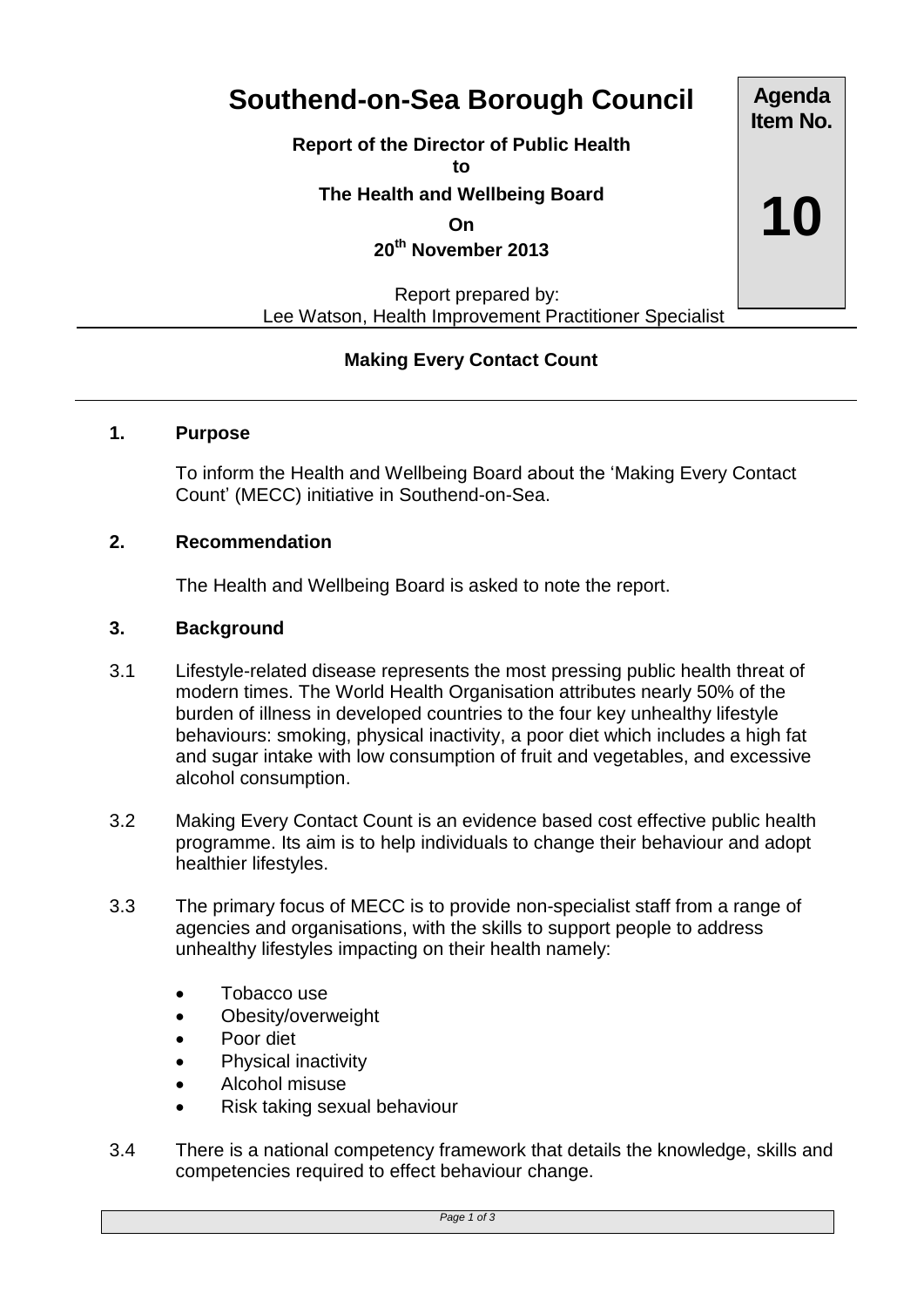There are 3 defined workforce functions the evidence suggests can help to deliver population behaviour change.

- **Level 1**: brief advice and signposting, e.g. to stop smoking services
- **Level 2**: behaviour change intervention, e.g. brief intervention that will increase physical activity in target groups
- **Level 3**: behaviour change intervention programme, e.g. weight management intervention
- 3.5 MECC training gives staff the confidence to have timely 'healthy chats' and undertake level 1 to 3 interventions (depending on staff competency). The vast majority of staff engaged in MECC within Southend-on-Sea are delivering level 1 brief interventions. However a significant number are able to deliver level 3. Staff (and volunteers) signpost individuals they come into contact with to relevant specialist services or programmes, according to the issues people present with. This process supports the development of an extended public health 'work force' in Southend.
- 3.6 MECC requires minimal investment, building on the basic communication skills most staff already possess. The approach is endorsed by the National Institute for Health and Care Excellence (NICE). NICE believe MECC can play a significant part in addressing unhealthy lifestyle behaviours that increase the likelihood of early (preventable) death and morbidity.
- 3.7 MECC also helps to tackle health inequalities. This is because lifestyle related mortality and morbidity has a disproportionate impact on the more disadvantaged sections of society. Helping individuals and communities to develop more control (or enhancing their perception of control) over their lives by facilitating positive behaviour change, can act as a buffer against the effects of disadvantage.
- 3.8 To be effective, MECC interventions must be of an 'industrial scale'. That is, there must be a significant number of 'healthy chats'(brief interventions) and signposting events taking place with individuals who have identified risk factors. The local system must have the capacity or pathways in place to support those who receive a brief intervention.

### **4.0 Progress on Local Implementation of MECC**

- 4.1 Southend-on-Sea Borough Council has been developing its MECC programme for some time, building on the work of NHS South Essex that was previously responsible for this behaviour change programme. To achieve the 'industrial scale' level of brief interventions and signposting required to make a difference at the population level, the Council's Public Health Department has commissioned a range of training options for staff. This training (including bespoke onsite training) is open to staff employed or working with any organisation delivering services to the local population.
- 4.2 The Public Health Department is monitoring and evaluating the impact of MECC locally. From the 1 April to 30 September 2013, over 300 people from a range of agencies and organisations, have received MECC training.